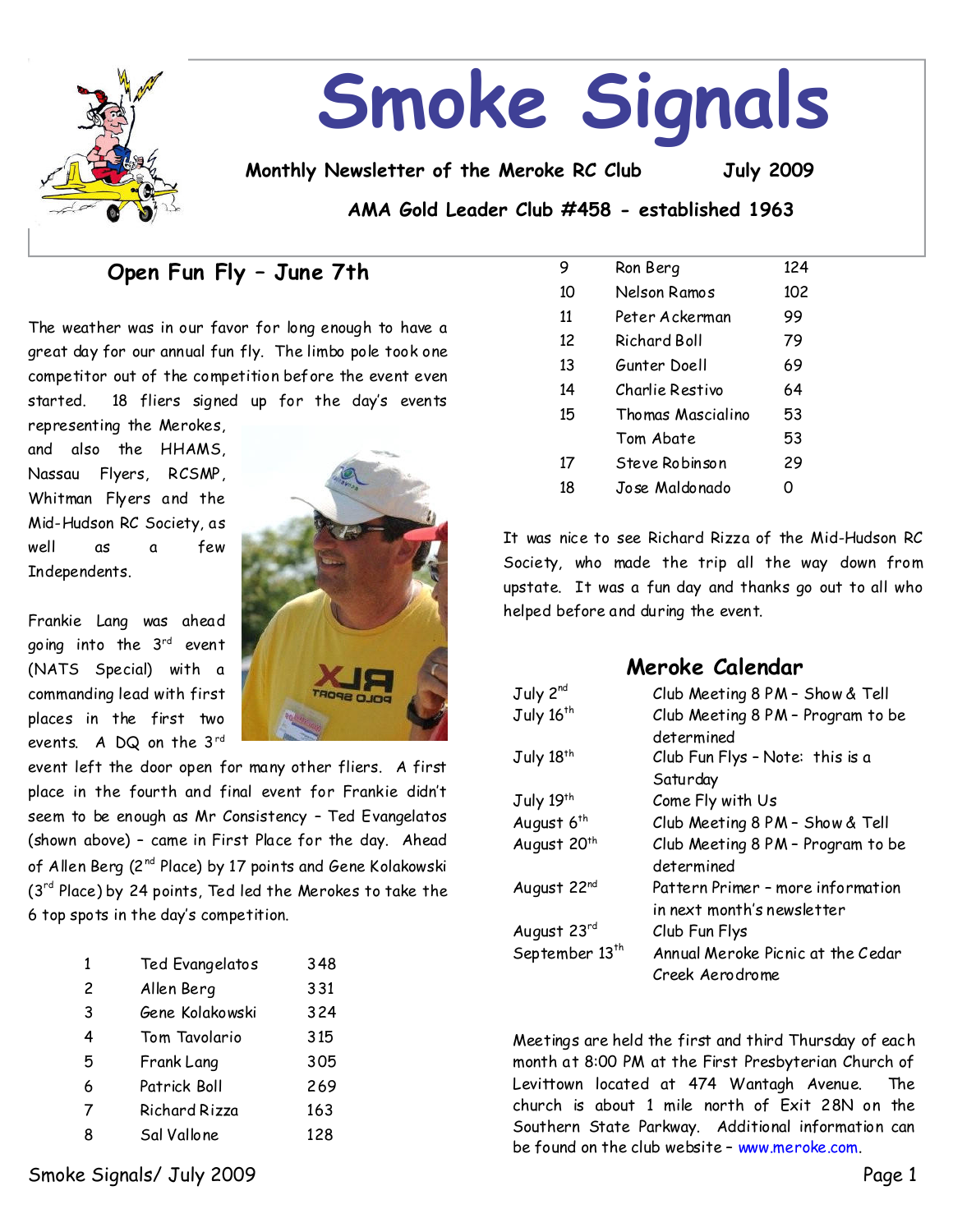# **Club Officers & Volunteers**

| President                              | Tony Pollro<br>516-794-9637     | rctony@optonline.net            |
|----------------------------------------|---------------------------------|---------------------------------|
| Vice President                         | Lou Pinto<br>516-785-6890       | meroke36@aol.com                |
| Treasurer                              | Herb Henery<br>631-665-6274     | hahenery@aol.com                |
| Recording                              | Ron Berg                        | rberg20@ymail.com               |
| Secretary                              | 516-781-3911                    |                                 |
| Corresponding                          | Curtis                          | curtisu@msn.com                 |
| Secretary                              | Underdue<br>917-213-4459        |                                 |
| <b>Board of Directors</b>              | Dave Bell<br>516-633-0034       | dave.bell0323@verizon.n         |
|                                        | Ed Wiemann<br>516-735-0733      | eww46@man.com                   |
|                                        | Nelson Ramos<br>631-420-2889    | nel98rc@optonline.net           |
|                                        | Ted Evangelatos<br>516-997-0451 | tevangelatos@yahoo.com          |
| Chief<br><b>Field Controller</b>       | Bob Reynolds<br>516-775-4377    | mrbrew@optonline.net            |
| Asst Chief<br><b>Field Controllers</b> | Tony Pollio<br>516-794-9637     | rctony@optonline.net            |
|                                        | Ed Wiemann<br>516-735-0733      | eww46@man.com                   |
| Field Safety<br>Of ficer               | Doug Frie<br>516-481-4089       | dfrie@optonline.net             |
| Smoke Signals                          | Russell Rhine                   | rrhine@optonline.net            |
| Editor                                 | 516-484-0368                    |                                 |
| Membership                             | Frank Lasala                    | Lou Pinto                       |
| Committee                              | Jaclyn Tavolario                | Harvey Schwartz                 |
| Programs                               | Jaclyn Tavolario                | Phil Friedensohn-Advisor        |
| Education                              | Charlie Lando                   |                                 |
| Friends of Cedar<br>Creek              | George Carley                   | Ed Wiemann                      |
| <b>Building Program</b>                | Charlie Lando                   | Ernie Schack                    |
| <b>Archivists</b>                      | Ron Berg                        | Stan Blum                       |
| Webmaster                              | Ted Evangelatos                 |                                 |
| Social (Coffee)                        | <b>Irv Kreutel</b>              | Al Hammer                       |
| Raffles                                | Curtis                          |                                 |
|                                        | Underdue                        |                                 |
| Show and Tell<br>Video Librarian       | Ed Wiemann<br>Bob Cook          |                                 |
| Audio/Visual                           | Tom Cott                        |                                 |
| Come Fly With Me                       | Charlie Lando                   | Dave Bell                       |
| Open Fly-In                            | Ernie Schack                    | Dave Bell                       |
| TAG Program                            | Charlie Lando                   |                                 |
| Monthly Fun Fly                        | Chris Mantzaris                 | Gene Kolakowski                 |
| One Fly                                | Ted Evangelatos                 | Jaclyn Tavolario                |
| Dinner                                 | Jaclyn Tavolario                |                                 |
| Picnic                                 | Chris Mantzaris                 | Nick Giuffre                    |
| Contest Directors                      | Allen Berg                      | Tony Pollio                     |
|                                        | Ernie Schack                    | Tom Scotto                      |
| Flight Instructors                     | Allen Berg                      | Ted Evangelatos                 |
|                                        | Douglas Frie<br>Mark Klein      | Dan Gramenga<br>Gene Kolakowski |
|                                        |                                 |                                 |
|                                        |                                 |                                 |
|                                        | Ken Mandel                      | Tim Murphy                      |
|                                        | Tony Pollio                     | Mike Hagens*                    |
| *Flight Instruction                    | Bob Reynolds                    | Bill Streb<br>Al Weiner         |

Smoke Signals/ July 2009 Page 2

optonline.net rberg20@ymail.com 0323@verizon.net op to nline.net& tevangelatos@yahoo.com

## **From the President**

It's hard to believe that half the year is gone, so this month I would like to quickly summarize the Meroke Club's activities completed over the past six months and activities planned for the next six months.

Since the beginning of 2009, we updated the membership list, updated our website, renewed our Club Charter, participated at the Nassau Flyer's fleamarket, held a virtual fun fly, worked with Hofstra students to produce a video about the Meroke Club, completed another winter of our builders program, held our club annual auction, participated in the annual Cradle of Aviation show, upgraded our Instructor and Intro Pilot programs, established an election nomination committee, established a membership committee, revised the method of voting in and keeping track of new members, continued with our monthly fun fly and one fly, applied for and received our third \$1000 grant to hold a TAG program, and held another successful Open Fun Fly.

Plans for the second half of the year include: hosting our third TAG program on July 19<sup>th</sup> and 22<sup>nd</sup>, holding our first Pattern Primer on August  $22^{nd}$ , our annual picnic on September  $13<sup>th</sup>$  right at the Aerodrome, continuing with the monthly fun fly and one fly, discussing nominations for election of officers and Board members in September and October, elections in November and our holiday party in December.

Our club is very active and successful because of the hard work of the members who volunteer to coordinate and/or participate in these activities. Thank you and keep up the good work.



Support our Sponsors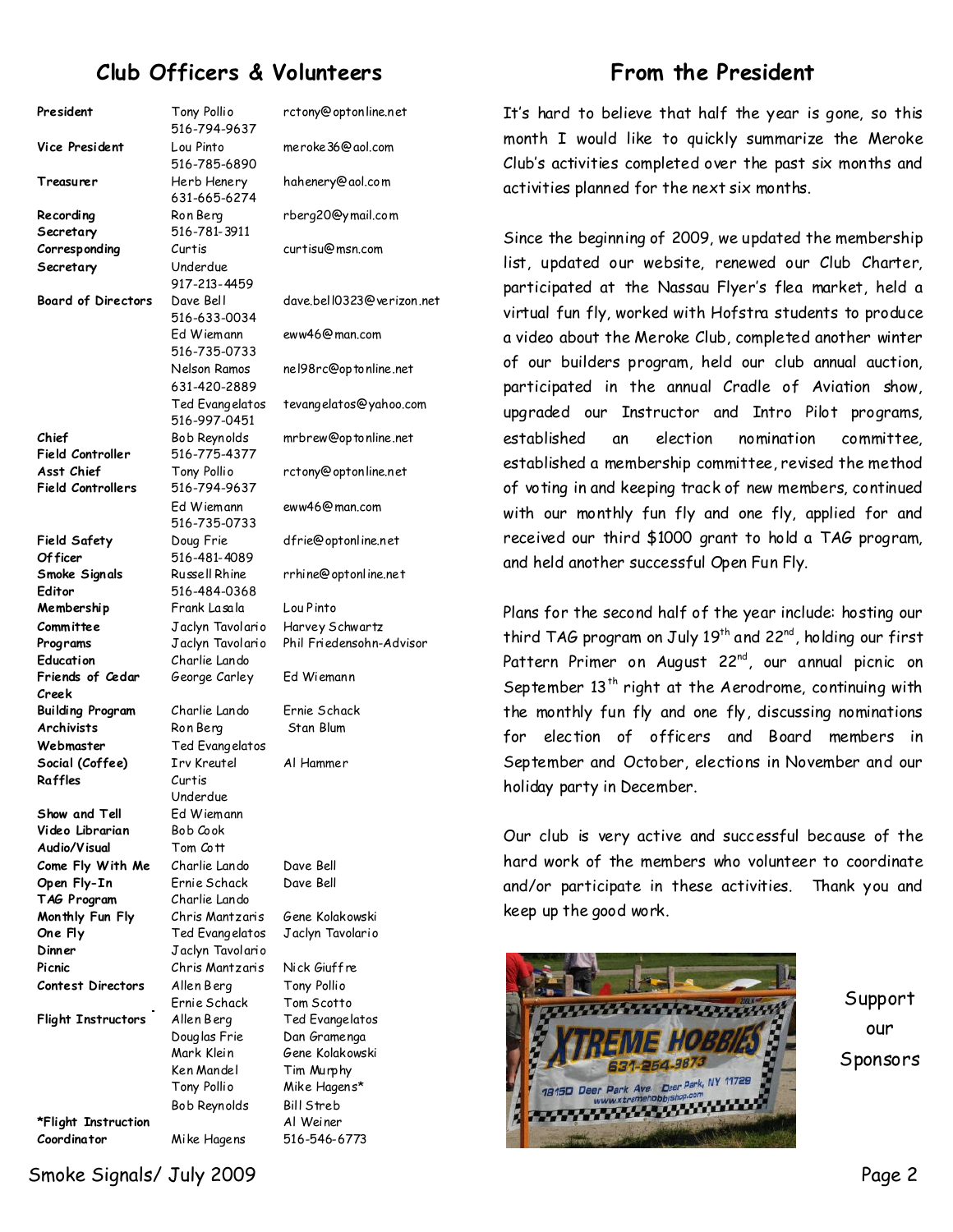## **Tech Tips**

**Fuel Filters-**There has always been controversy about using a filter between the tank and the needle valve. Opponents claim that filtering the fuel as it is pumped into your tank eliminates the need for in-line filters. They point out that filters can leak air into the system, causing a lean needle-valve setting. They also stress that two additional fuel-line connections increase the possibility of disconnection during the stresses of flight. Proponents of in-line filters claim that fuel can never be filtered enough. They argue that, in the modern carburetor, which requires absolutely clean fuel, tiny passageways and orifices can easily become clogged. They also declare that contaminants may enter the tank via the vent tube in a suction-feed system, or from the exhaust in a muffler pressure unit. Claims and counter-claims aside, the decision is up to the modeler.

Consider this: if you use filters, maintenance is required; they have to be cleaned periodically. Purchase filters that can be unscrewed; the fine mesh screen can then be removed and cleaned. When reassembling the filter, it's important that the sealing gasket isn't damaged and leaking. Here's where the syringe comes in handy as a diagnostic tool: attach two short pieces of silicone tubing to the filter, then attach the syringe to one end and clamp off the other with hemostats. Submerging a defective filter in a jar of water while pressurizing the system will produce a stream of air bubbles indicating a leak that must be corrected.



## **Welcome Visitor**

It certainly was nice to see Sal (Seddio) at the field to watch the Open Fun Fly.

# **O. S. Engines 95AX**

The O.S. Engines 95AX is a new size in the popular AX series - famous for providing uncompromising power in tight-fitting applications. A high-performance engine that's ideal for aerobats and large-scale models, the .95 AX features generous thread on the extra-long, balanced crankshaft for more secure prop attachment. The E-

4040 Power Box muffler that's included dampens noise while boosting power. It costs \$280 and will be available in late July.



#### **Specifications**

Displacement: 0.949ci Bore: 1.091 in. Stroke: 1.016 in. Practical rpm range: 2,000-16,000 Power output: 2.9 hp @ 15,000rpm Engine weight: 20 oz. Includes: E-4040 Power Box silencer

## **Monthly Fun Fly**

The 2009 Monthly Fun Fly Season continued last month with its  $3^{rd}$  meeting with 8 fliers competing.

| Place | Flier             | Points |
|-------|-------------------|--------|
| 1     | Bob Reynolds      | 31     |
| 2     | Ted Evangelatos   | 38     |
| 3     | Tom Tavolario     | 43     |
| 4     | Curtis Underdue   | 60     |
| 5     | Nelson Ramos      | 69     |
| 6     | Gene Kolakowski*  | 74     |
| 7     | Allen Berg        | 78     |
| 8     | Ron Berg          | 79     |
| 9     | Tony Pollio*      | 81     |
| 9     | Chris Mantzaris*  | 81     |
| 11    | Richard Boll*     | 87     |
| 12    | Mark Klein        | 90     |
| 13    | Patrick Boll*     | 92     |
| 14    | Kevin Urso*       | 95     |
|       | * Did not compete |        |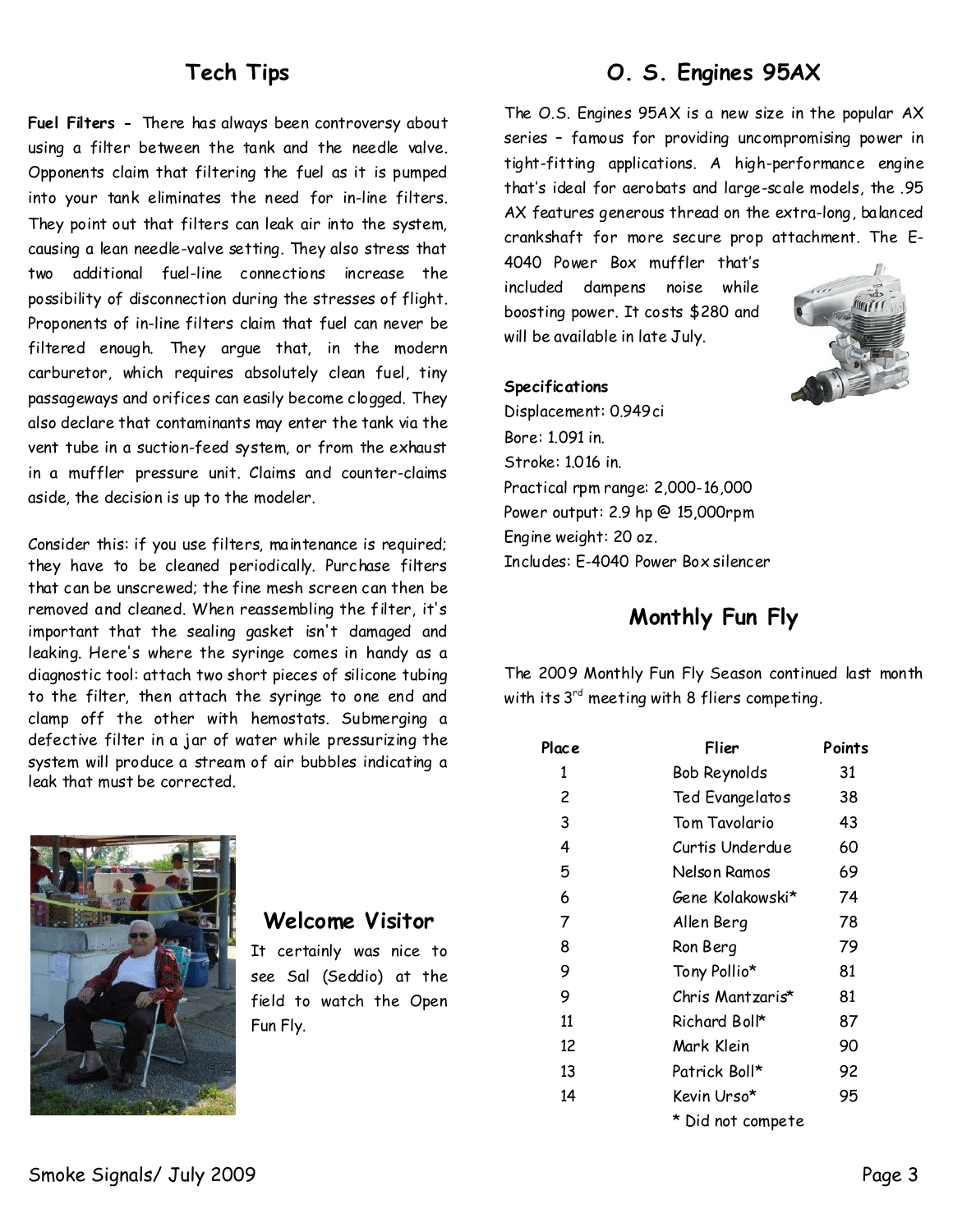## **Dr Phil is Back**

Dr. Phil,

### How do I select an appropriate glow plug for my  $2$  or  $4$ stroke engine?

First let's have a very BASIC look at how glow plug ignition works. With a glow plug engine, ignition is initiated by the application of a 1.5-volt power source. When the battery is disconnected, the heat retained within the engine's combustion chamber remains sufficient to keep the engine running. Ignition timing is 'automatic': At higher rpm, the plug becomes hotter and, appropriately, fires the fuel/air charge earlier; at reduced rpm, the filament becomes cooler and ignition is retarded.

Now for the great mystery! What keeps the coils hot once the battery is removed from the glow plug? The methanol portion of the glow fuel reacts with the platinum coil of the glow plug causing it to glow. This is called a catalytic reaction because the pressure in the cylinder acts as a catalyst for this chemical reaction between the methane and platinum. The higher the pressure the greater this reaction will be, causing the glow plug to become hotter. For the engine to run properly the glow plug must produce enough heat to cause the mixture to reach its ignition point just as the piston is approaching top dead center (TDC). If the plug is too hot the fuel mixture will explode before the piston approaches TDC. If the plug is too cold the fuel mixture will explode after the piston passed TDC. To optimize the performance and power of your engine, the mixture must fire at exactly the correct time. Not too soon, and not to late!

To control the timing of our engine you must have the correct RC glow plug that corresponds to the methanol content in your fuel. If your fuel has a higher methanol concentration (less oil and nitro) you will want a glow plug that will react"less"to the methane during the catalytic reaction in order to have the coils of the plug to produce the necessary heat to reach ignition temperature at the correct time. Plugs that react "less" to the methane are called "cold" plugs. "Hot" plugs react more with the methane causing the plug to get hotter more quickly. In a nut shell, higher nitro fuels require colder plugs. And vice versa.

Every glow plug manufacturer produces a range of plugs from "hot" to "cold". The way the companies name these different types of plugs makes no sense. On top of that, each manufacturer has a *different* way of naming their plugs. It's not that complicated if you don't try to make sense of why the call them what they do. Just know where each plug falls in the range between hot and cold. It is recommended to stick with the type of plug that comes with the engine. The important thing to know is that every RC glow plug is different and you need to have the right one for your engine.

If the engine speed decreases significantly when the glow driver is removed you could have a bad glow plug. If you are absolutely sure the glow plug is good, you may want to switch to a hotter plug or switch to a fuel with more nitro (less methanol). If the coils of the glow plug continuously fail or break over and over then you may consider changing to a colder plug. If the engine seems to backfire constantly, you may want tochange to a cooler plug or switch to a fuel with less nitro (more methanol). Again, unless you have a legitimate reason, stick with the glow plug that comes with the engine.

Some glow plugs have a little bar that protrudes over the coil of the glow plug.The bar resembles the electrode ground of a spark plug. The purpose of this bar is to protect the coil from getting doused with unburned fuel which can be a problem when the engine is at idle. The bar itself is metal and retains heat which helps keep the engine idle smoothly. Modern nitro engines really do not require idle-bar plugs. With the finer adjustable carburetors and exhaust systems that retain combustion heat, newer type nitro engines most generally run fine with a standard glow plug.

Idle-bar plugs do come in handy for engines that are mounted inverted. When an engine is upside down there is an increased chance of having unburned fluid contact the glow plug. If your engine is mounted upside down and has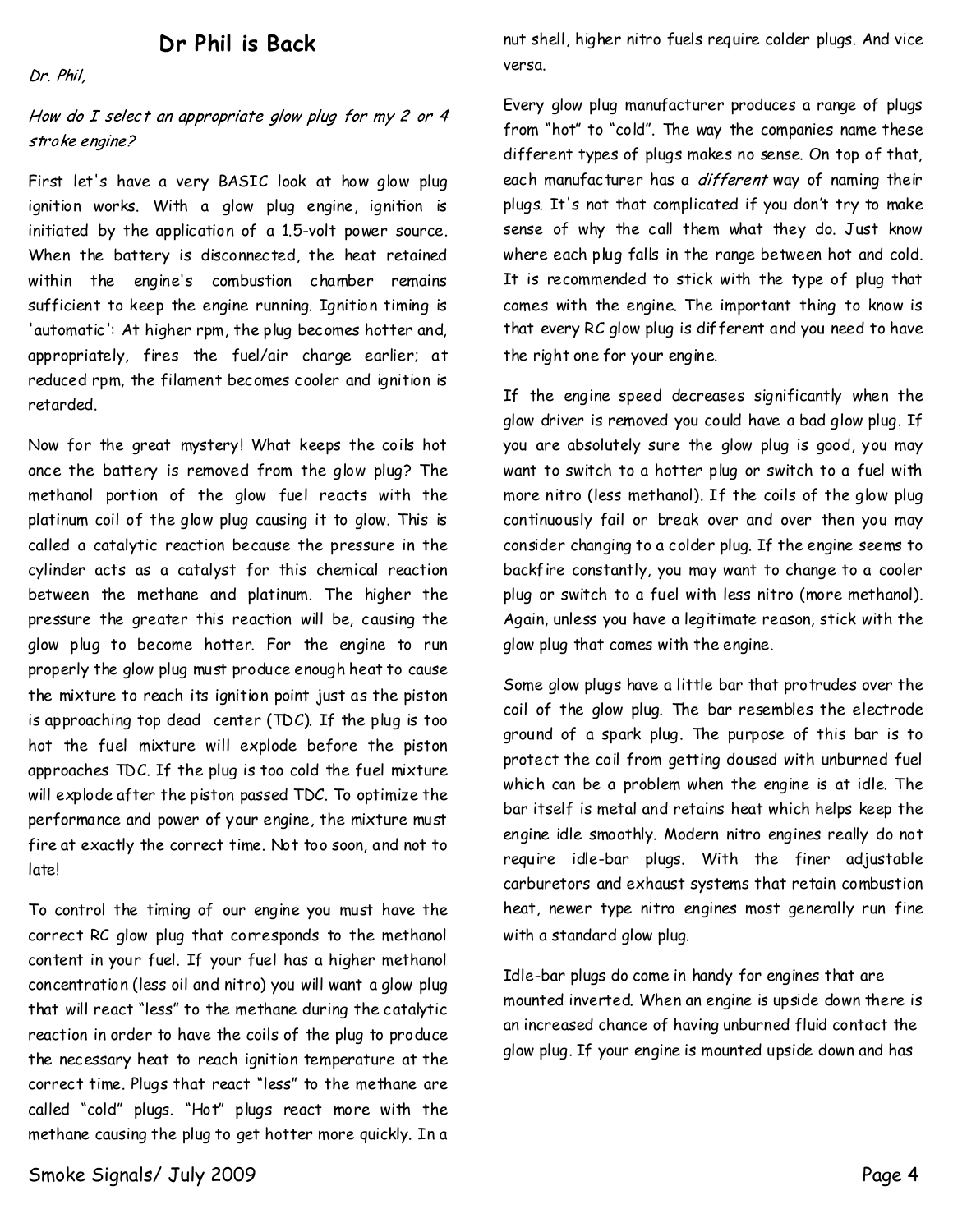trouble idling smoothly you may want to consider an idle bar glow plug. Just keep in mind that your maximum RPM will drop slightly when switching to an idle-bar glow plug. Also be sure that your engine is made to accept an idle bar glow plug. You *don't* want the piston to hit the idlebar!

When should you replace your plug? If your engine just will not fire, remove the plug. Carefully applied the glow driver and make sure the coil is glowing. Only apply the glow igniter for long enough to see the coils glow. Leaving the igniter on the RC glow plug too long will damage it. If the coils do not glow, you obviously need to replace the plug. If the engine speed decreases significantly when the glow driver is removed, you may have a bad glow plug. Another sign of a bad glow plug is if you just can't seem to get the low speed idle tuned correctly. If the engine is not transitioning from idle to full speed smoothly no matter how much you adjust the carburetor, you probably need to replace your glow plug. Remember, Hot plugs promote better idling and acceleration. If your engine runs rough or accelerates sluggishly, a hotter plug will help. Cold plugs produce more power and may improve performance if your engine runs hot. The downside is rougher idling and more difficulty in tuning. The life of a glow plug varies particularly in the case of very high performance engines, glow plugs have to be regarded as consumable items. However, plug life can be lengthened and performance maintained as follows:

Fit a plug suitable for the engine. Use fuel containing a moderate percentage of nitro methane unless essential for contest use. Do not run the engine lean, or leave the plug connected while adjusting the needle-valve. Use a fuel containing as low nitro as possible.

Here is a list of a few OS max glow plugs and their recommended uses for R/C airplanes:

Type No 6 (formally A3) - HOT - Running-in, Engines smaller than .32 capacity-Engine types: 25SF, 25FX, 10- 40LA

TypeNo.8-MEDIUM-Engine types: Most O.S. engines

Type No 10 (formally A5) - COLD - For R/C Aircraft Larger than .60 capacity engines-Engine types: 61/91FX, 65LA,140RX, 160FX,BX-1, and BGX-1

Type F-Engine types: All Four-stroke engines-Engine types: 140RX-FI·160FX-FI·49PI

#### Dr. Phil.

#### Are they real or synthetic? I mean the fuel!!

TheRC airplane fuel that the majority of model airplanes run on is nitro methane fuel, also know as glow fuel. Both four stroke and two stroke engines use this type of fuel.

Nitro methane fuel contains methanol, oil, and usually nitro methane. Each has a specific function. In addition to the three key ingredients, every fuel manufacturer has their own additives that are proprietary to each manufacturer.

The bulk of RC airplane fuel consists of methanol, which is a type of alcohol. Methanol is needed for keeping the glow plug hot. Electrical power must be applied to a glow plug when starting an engine. When the glow igniter is removed the methanol from the fuel reacts with the platinum material in the glow plug's filament. This chemical reaction is what keeps the glow plug hot enough to keep the engine running once the glow igniter is removed. Methanol is also the primary combustible substance in glow fuel.

This is what provides lubrication for all of the moving parts. Without oil the engine will over heat and seize due to friction. RC airplane fuel contains castor oil, synthetic oil, or a mixture of both. Typical sport engines use fuel with an15% to 20% oil content.

Castor oil is a naturally occurring lubricant derived from a castor bean. Castor oil is very good at lubricating the engine at all temperature ranges. When this oil breaks down it forms a lubricating film that does an awesome job at lubricating the engine. Castor oil provides better protection for your engine should you accidentally run it lean. The problem with castor oil is that all of this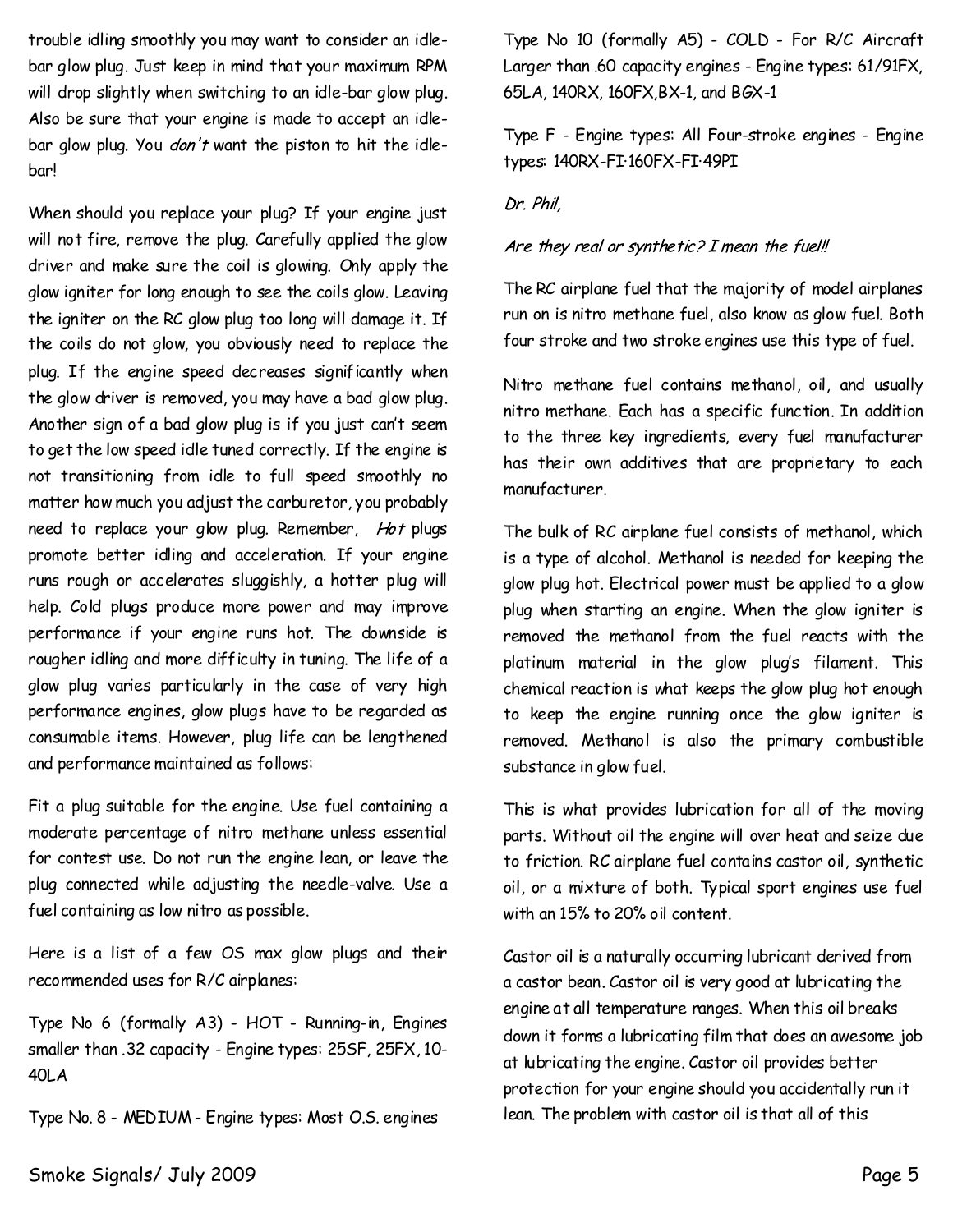lubricating film ultimately comes out the exhaust sliming your airplane.

Synthetic oil is a man made substance. Synthetic oil does a great job at low temperatures and it doesn't slime your airplane! The draw back is that synthetic oil is not as effective at higher temperatures and does not offer any protection for an accidental lean run of your engine. For this reason, many fuels contain of blend of both castor and synthetic oil. This way you minimize the messy discharge of the exhaust while keeping your engine well lubricated at all temperatures.

Nitro methane is used in drag racing to get a boost of power. Nitro methane requires less oxygen to burn compared with other fuels. This means that more fuel and less air is in the cylinder when it fires. This provides more power and also produces more heat. Typical RC airplane fuel contains around 5%-15% nitro. It is important not to exceed the recommended nitro percentage for your engine because you will literally burn it up. Some engines built specifically for racing can run with a larger percentage of nitro. But the typical engine seen at the flying field runs with a nitro content between 5%-15%. When breaking in ringed engine you may want to consider using only 5% or less nitro to keep the heat minimized.

The methanol in RC airplane fuel naturally attracts water. For this reason it is very important that you keep your fuel container airtight. Make sure the lid is on tight. If you have fuel fittings in the cap of your fuel container then make sure you replace this cap with a solid airtight cap when storing your fuel. Fuel containers that are half empty are more vulnerable to getting contaminated with water, especially if you live where it is very humid.When your fuel container is half empty you may want to consider finding a smaller container to store it in if it is going to be a while before you fly again. You should not store your fuel in the direct sunlight. The ultraviolet rays could break down the fuel. But keeping your fuel dry is the main thing you should worry about. Fuel goes bad that looks perfectly fine. It is common for fuel to go bad if not stored properly. If your engine is giving you fits try

borrowing a tank of your buddy's fuel. You may keep your sanity!

## **Flight Techniques**

**Round-and-round you go! To spin:**

• Climb to a very safe altitude, say 300 feet. In the event of a mishap, this altitude will allow you plenty of time to recover (especially important for your first attempt).

• Pull back on the throttle and elevator.

• When the model stall and the nose drops past horizontal, apply full left rudder and full aileron and hold the elevator full up.

 $\cdot$  The model should now be spinning its little heart out with its nose at about 45 degrees below the horizon. If the rotation is slow, add rudder throe. But do it a little at a time.

• If the model still doesn't enter the spin properly, increase elevator throw, or add weight to the tail a little at a time to move the CG farther back until the model does spin. Don't go crazy with adding weight or your model might become unstable and difficult to fly.

#### **To recover from a spin (this is very easy):**

• Let go of the controls! The model may rotate once or twice more, but it should recover by itself.

• Let the nose drop naturally to regain airspeed and unstall the wing.

• Gradually add up-elevator and apply some power to bring the model back to straight and level.

• Exit the spin on the same heading as you entered it but at a much lower altitude (at least, in a perfect world, you should). If the model does not stop spinning cleanly, apply slight opposite rudder and aileron to stop its rotation.

Smoke Signals/ July 2009 Page 6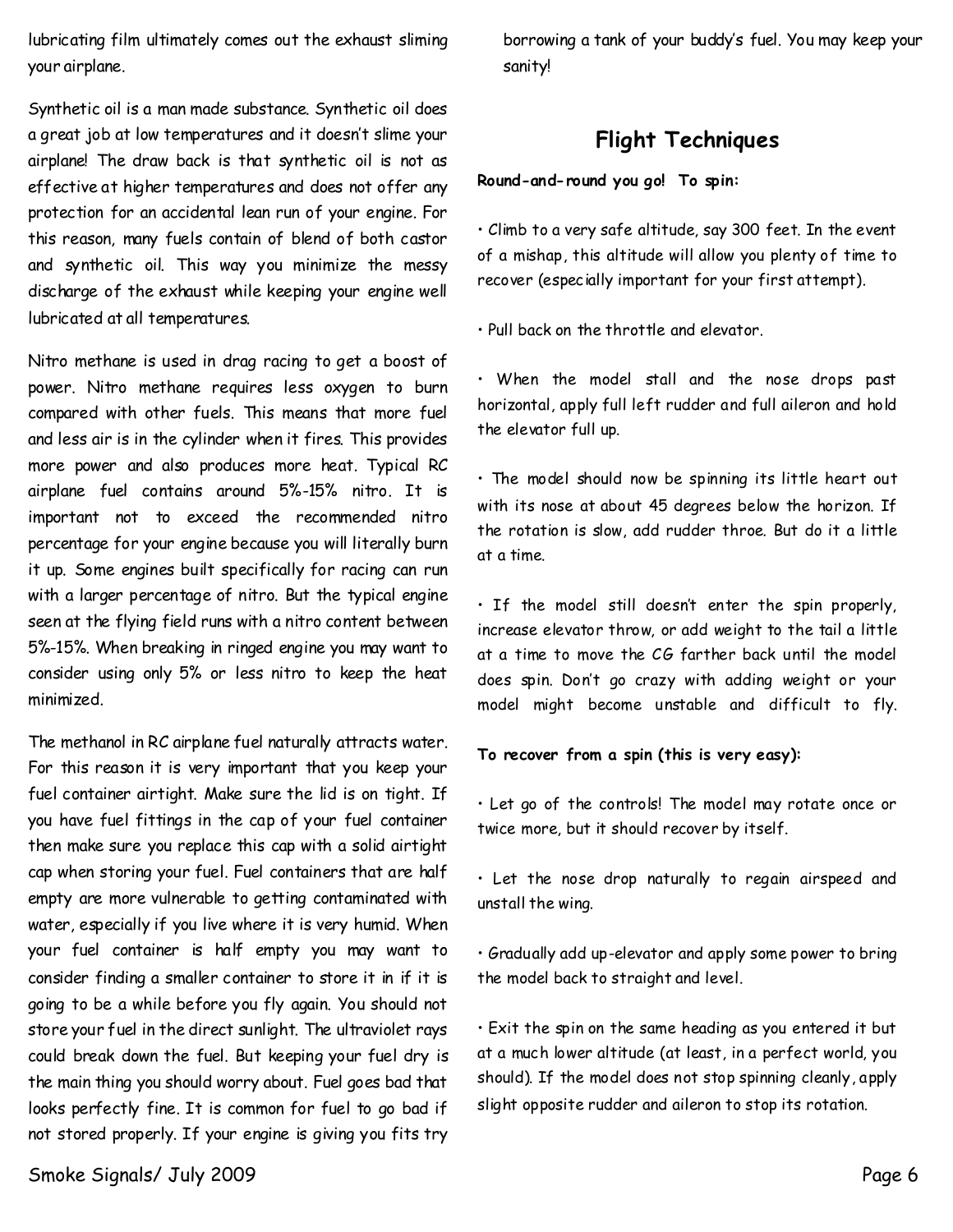# **Cheap Chinese Servos**

Found this on the Internet, and it's very interesting as to the author's experience with servos manufactured in  $China$ 

HOW DO THEY STACK UP? For a long time there was a very limited choice of servo brands.

Futaba, JR and Hitec were the main servo manufacturers and although their offerings have always been of excellent quality, the prices have also been quite high.

And then the Chinese started making servos that they now sell under a wide number of different brands.

But are they any good? When a single faulty servo can cause a very expensive crash, is it really worth trying to save a few dollars



by purchasing a cheap servo from an unknown manufacturer?

#### **Testing servos**

Over coming months I'll be testing an increasing number of different Chinese-made servos of all types and brands.

Right now I'm building a test-rig that will automatically plot speeds, accuracy, centering, overshoot, torque, current-draw and other important aspects of a servo's performance.

But in the meantime, I've rounded up a few good and bad examples.

#### **The Good**

I've had very good success with the following servos:

- · Hextronic HXT900 (cheap, powerful light)
- · Scanner RC servos (powerful light, reliable)
- · Vigor VS2 (very cheap and good value)

I'll be posting more in-depth reviews of these little gems shortly.

## **The Bad**

Perhaps the worst servos I've ever had the misfortune to waste my money on are the TowerPro MG995 hi-torque metal-geared servos you often see advertised on eBay and various online model shops.

These are an extremely heavy servo with poor accuracy, massive amounts of over-shoot, highly variable centering and low levels of reliability. While I might be prepared to risk one on an old model truck or buggy, I most certainly would not dare to use one on a model airplane.

And despite what some of the ads claim, these are not coreless servos. In fact one of the reasons they perform so poorly is that they use a heavy 3-pole motor that has lots of inertia.

An updated version of this servo (marketed as the Toward Pro MG996R) is quite a bit better in its accuracy and centering but, because it uses the same cheap parts, still can't be considered a servo worth trusting an expensive model to.

#### **The Rest**

Right now I have a desk littered with servos of all sizes, shapes and brands so the testing task ahead of me is somewhat onerous -- but stay tuned because I'll gradually work my way through all the options and provide a detailed report on my findings.

#### **Summary**

Yes, the Chinese are getting their act together when it comes to making servos that can rival the big names but be very careful, there are some awfully bad designs out there and others that are quite badly assembled.

Those on the "What's Good" list can be purchased with some degree of certainty that they'll provide good service but if you're thinking of buying an unknown brand, be very careful.

## **Lufbery Field**

The proposal to name the Aerodrome at Cedar Creek Park in honor of Major Raoul Lufbery has been completed to the satisfaction of the committee. The committee consists of Charles Lando (Chairman), Harvey Schwartz (Co-Chairman), Russell Rhine (Researcher) and Ed Smits (Nassau County Historian).

We are awaiting letters of support from a few persons we feel would provide a high level of credibility and support for our cause. Once we have those letters in hand, we will create a package that will be sent to Thomas Suozzi and a few others in his administration.

We will keep you informed as we progress in our efforts.

Smoke Signals/ July 2009 Page 7